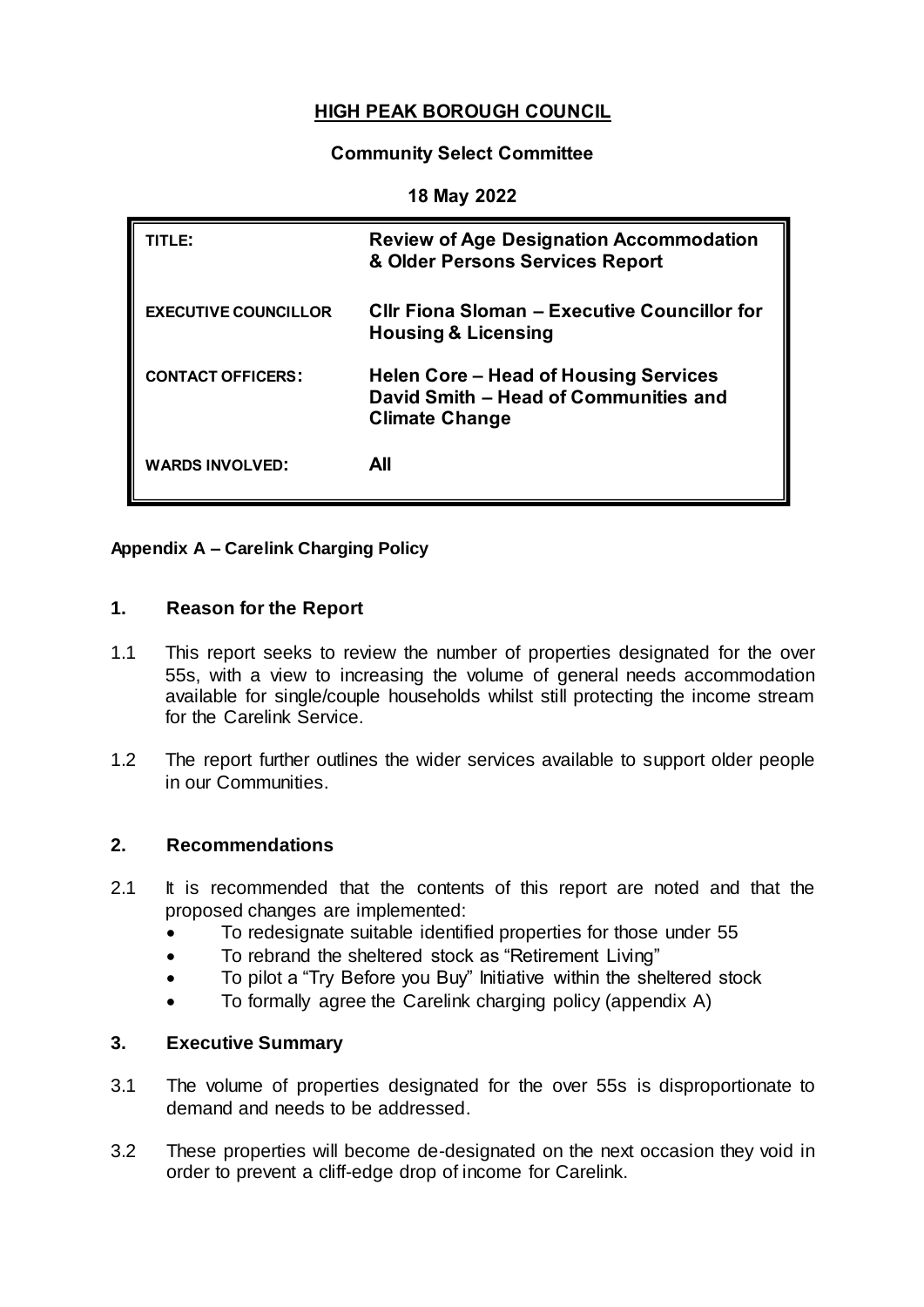- 3.4 Demand for general needs accommodation is extremely high at present, with turnover in family accommodation being particularly low. Increasing demand for sheltered accommodation thus freeing up larger properties will assist in aiding this.
- 3.5 Ensuring the approach towards Carelink charging in the remaining designated units is clear and transparent before a tenancy is entered into..
- 3.4 The Council helps to provide support for older people through its Community Support Grants Scheme. This includes the provision of social group activities, befriending services, advice and practical support.

# **4. How this Report Links to Corporate Priorities**

4.1 As part of the Corporate Plan aim 'Supporting our communities to create a healthier, safer, cleaner High Peak'.

# **MARTIN OWEN Executive Director (Finance & Customer Services)**

#### **Web Links and Background Papers**

#### **Contact details**

n/a Helen Core Head of Housing Services [Helen.core@highpeak.gov.uk](mailto:Helen.core@highpeak.gov.uk)

> David Smith Head of Communities and Climate Change David.smith1@highpeak.gov.uk

# 5. **Background and Detail**

- 5.1 There are 1,142 one-bedroomed properties within the Council's ownership of which 860 are designated for over 55s. This equates to 75% designated for over 55s and 25% for those under 55.
- 5.2 There are 571 households on the housing register requiring one-bedroomed properties. Of these, 217 are over 55 (38%).
- 5.3 As outlined above, there is an imbalance between the supply and demand of properties for over 55s.
- 5.4 This can cause issues if tenants accept a property and then do not want the Carelink service; especially as, historically, clients have been allowed to "opt out". Currently, 373 properties do not have any charge on the property. A revised Carelink charging policy is attached at appendix A.
- 5.5 The current "Cost of living" crisis is leading more and more tenants to attempt to opt-out of the service. This causes particular issues in properties that have a hardwired alarm or are part of a dispersed scheme. Redesignating a proportion of the stock will help to alleviate this issue.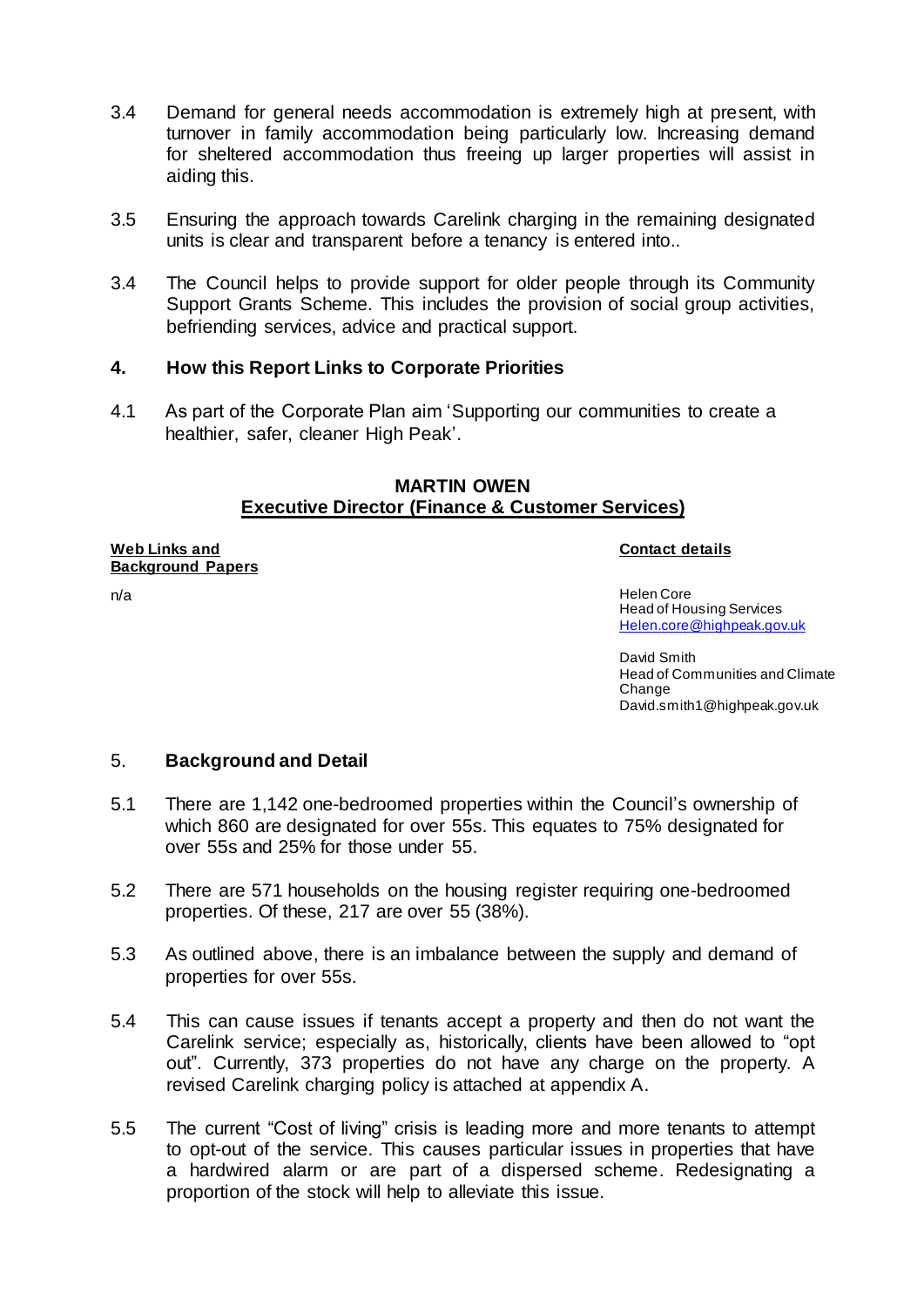# **6. Proposal for Redesignation of General Needs Age Restricted Accommodation**

- 6.1 It is proposed to redesignate 281 properties over time  $-$  at the point they next become vacant.
- 6.2 In financial terms, this would be a reduction of £67k per annum (£1,389.12 x 48) of Carelink income should all properties become vacant within one financial year. This is highly unlikely to occur as the typical attrition rate is nearer 5-10%, giving a gradual reduction in income of up to £7k per annum.
- 6.3 It is considered that this gradual reduction in income can be offset by increasing the current Carelink client base. An intensive marketing campaign is scheduled for September 2022 in order to promote the service. This is timetabled to allow current staff vacancies to be recruited to to ensure increased demand for the service is being met.
- 6.4 Even without growing the current client base, the service generated a gross surplus of c.£100k in the financial year 2020/21, increasing to c.£115k in 2021/22, which fully accommodates the costs involved in this proposal.
- 6.3 This redesignation would reduce the designation of properties for over 55s to 579, closer to a 50% / 50% balance.

#### **7.0 Increasing demand for sheltered stock**

- 7.1 In addition, there is a need to increase demand for sheltered accommodation within the Borough.
- 7.2 There is a stigma attached to "sheltered" accommodation with historic negative connotations.
- 7.3 It is proposed that sheltered schemes will be referred to as "Retirement Living Complexes" and the current Sheltered Housing Officers rebranded to "Retirement Living Officer". There are no financial implications to this as it is only a change in job title and all employment terms and conditions remain the same.
- 7.4 Following discussions with Health colleagues, it has been suggested that some clients who would benefit from sheltered accommodation are reticent in taking a tenancy; especially those who have always lived in a property they own themselves or have been resident in their home for a number of years. It is therefore proposed to implement a "Try Before you Buy" initiative allowing potential tenants the opportunity to stay in a sheltered flat for 1-2 weeks to experience for themselves what it is like.
- 7.5 To this end, an additional Temporary Accommodation unit has been developed within Hartington Gardens. In addition to enabling short term stays as outlined above, this also serves as a "Show Flat" and provides a further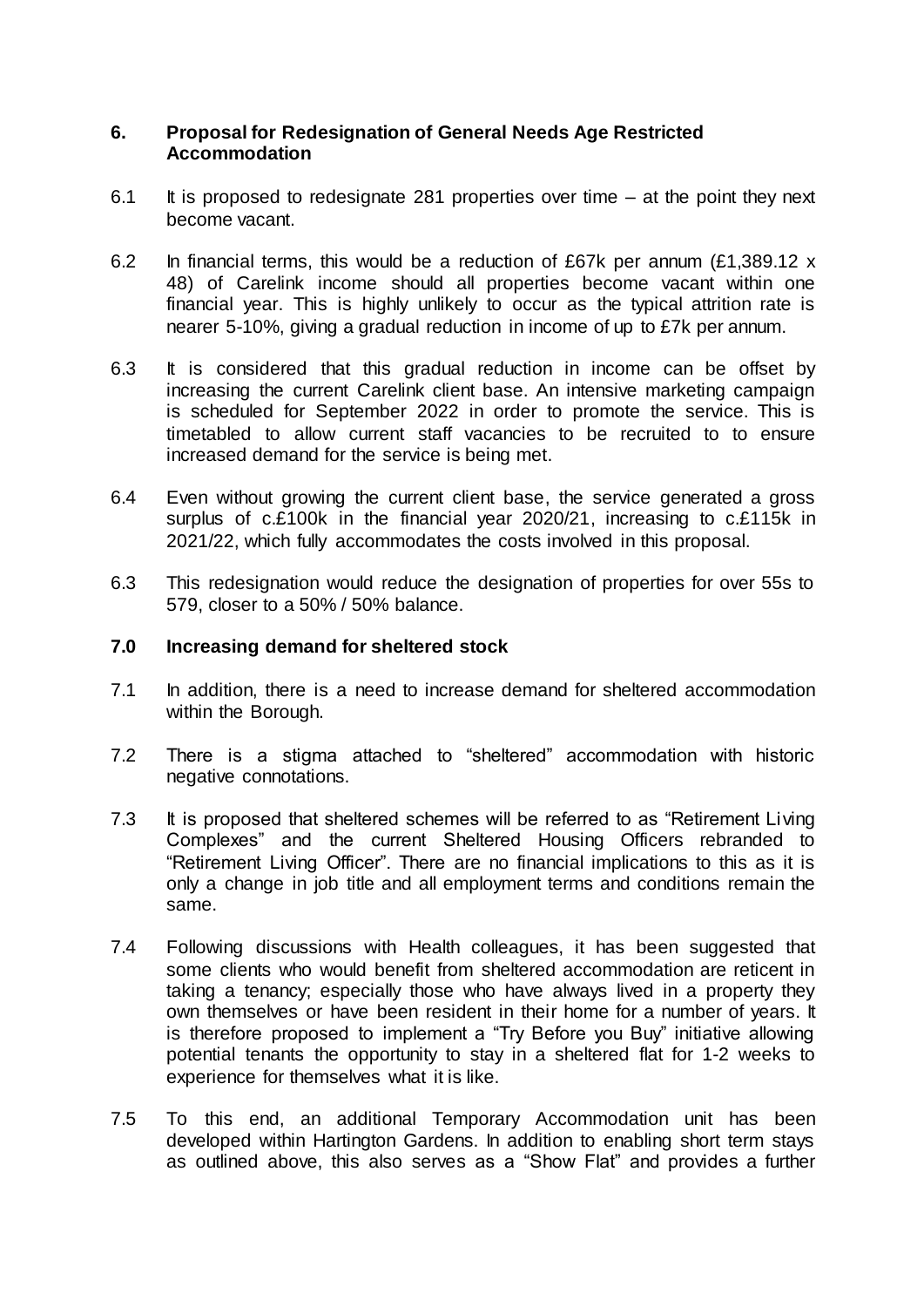temporary accommodation unit for homeless presentations in this vulnerable client group.

# **8. Older Persons Services Outside the HRA**

- 8.1 The Borough Council helps to provide support for older people through its Community Supports Grant. This funding helps to support the delivery of core services by Citizens Advice, The Samaritans, High Peak Community and Voluntary Service, Connex Community Support, The Bureau, New Mills Volunteer Centre, Glossopdale Furniture Project and Jericho Café.
- 8.2 The table below provides examples of some of the services that are offered across High Peak.

| Service                                                                                                                                | Provider                          |
|----------------------------------------------------------------------------------------------------------------------------------------|-----------------------------------|
| Delivery of the social connectedness project                                                                                           | <b>High Peak</b><br>Community and |
| Bereavement and loss support groups                                                                                                    | <b>Voluntary Service</b>          |
| Social prescribing (excluding Glossopdale)                                                                                             |                                   |
| Community Navigation (NHS funded workers supporting<br>people to meet goals and link into activities, support and<br>services).        | The Bureau                        |
| Call Companions (telephone befriending                                                                                                 |                                   |
| service for socially isolated or sight impaired people).                                                                               |                                   |
| Sight loss support.                                                                                                                    |                                   |
| Peer support group for anyone caring for those living<br>with dementia                                                                 |                                   |
| Befriending and mentoring sessions.                                                                                                    |                                   |
| Social groups (informal check in and chat groups<br>facilitated by the Community Navigation team).                                     |                                   |
| Transport to medical appointments (car<br>scheme<br>involving volunteer drivers transporting those unable to<br>use public transport). | New Mills Volunteer<br>Centre     |
| Chair-based exercise classes.                                                                                                          |                                   |
| Minibus transport                                                                                                                      |                                   |
| IT support (enabling people to access<br>Zoom and similar platforms).                                                                  |                                   |
| Prescription delivery service.                                                                                                         |                                   |